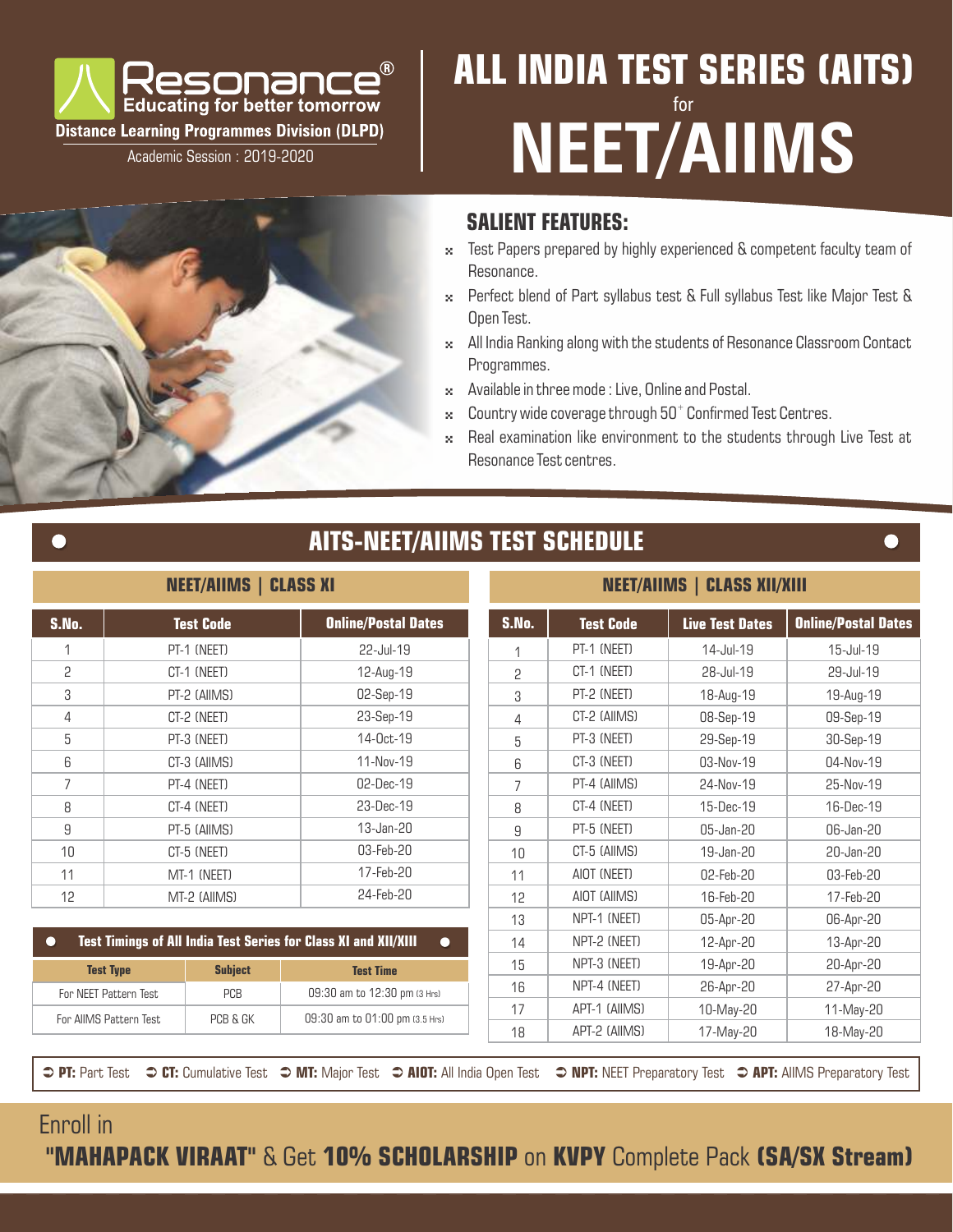|                | <b>NEET/AIIMS: TEST SYLLABUS FOR CLASS XII/XIII</b> |                                                                                                                                                                                                                                                                                                                                                                                                                                                                       |                                                                                                                                                                                       |                                                                                                                        |                                                                                                                                                                                                                                                                                                                                                                                                                             |                                                                                                                                                                                                                                                                                                                                                                                            |  |  |  |
|----------------|-----------------------------------------------------|-----------------------------------------------------------------------------------------------------------------------------------------------------------------------------------------------------------------------------------------------------------------------------------------------------------------------------------------------------------------------------------------------------------------------------------------------------------------------|---------------------------------------------------------------------------------------------------------------------------------------------------------------------------------------|------------------------------------------------------------------------------------------------------------------------|-----------------------------------------------------------------------------------------------------------------------------------------------------------------------------------------------------------------------------------------------------------------------------------------------------------------------------------------------------------------------------------------------------------------------------|--------------------------------------------------------------------------------------------------------------------------------------------------------------------------------------------------------------------------------------------------------------------------------------------------------------------------------------------------------------------------------------------|--|--|--|
| S.No.          | <b>Test Detail</b>                                  | <b>Physics</b>                                                                                                                                                                                                                                                                                                                                                                                                                                                        |                                                                                                                                                                                       | <b>Chemistry</b>                                                                                                       | <b>Botany</b>                                                                                                                                                                                                                                                                                                                                                                                                               | <b>Zoology</b>                                                                                                                                                                                                                                                                                                                                                                             |  |  |  |
| $\mathbf{1}$   | PT-1 (NEET)                                         | Nuclear physics, Geometrical Optics (GO)<br>(Introduction, Laws of reflection, Problems)<br>based on laws of reflection, Problems based<br>on relation between velocity of object and<br>image, Number of images with by combination<br>of two plane mirrors, Reflection through curve<br>surface and Focal length of mirror, Problems<br>based on ray diagram and Mirror formula,<br>Examples on spherical mirror                                                    | <b>Chemical Bonding</b>                                                                                                                                                               | Introduction of Organic<br>Compounds, Classification of<br>Organic Compound, IUPAC<br>Nomenclature                     | Plant physiology - I (Transport in<br>plants)                                                                                                                                                                                                                                                                                                                                                                               | <b>Locomotion and Movement</b>                                                                                                                                                                                                                                                                                                                                                             |  |  |  |
| $\overline{2}$ | CT-1 (NEET)                                         | Geometrical Optics, Mathematical Tools                                                                                                                                                                                                                                                                                                                                                                                                                                | Chemical Bonding, Chemical<br>Equilibrium                                                                                                                                             | Introduction of Organic<br>Compounds, Classification of<br>Organic Compound, IUPAC<br>Nomenclature, Isomerism          | Transport in plants, Reproduction<br>in Flowering Plants                                                                                                                                                                                                                                                                                                                                                                    | Locomotion and Movement,<br>Biomolecules                                                                                                                                                                                                                                                                                                                                                   |  |  |  |
| 3              | PT-2 (NEET)                                         | Mathematical Tools, Rectilinear Motion,<br>Projectile Motion, Relative Motion, Newton's<br>law's of motion (NLM)                                                                                                                                                                                                                                                                                                                                                      | Chemical Equilibrium, Ionic<br>Equilibrium                                                                                                                                            | Isomerism, General Organic<br>Chemistry (GOC-1) (Electronic<br>effect (I-effect)                                       | Cell Biology (Cell: The unit of<br>life-Cell Theory, Types of Cells<br>Structure of Prokaryotic cell, Cell<br>wall, Cell membrane, Cell<br>organelles-Plastids,<br>Mitochondria, Endomembrane<br>system, Enodoplasmic Reticulum<br>(E.R.), Golgi Body,<br>Lysosome, Ribosome, Centriole,<br>Microbodies, Cytoskeletal<br>structures, Cilia and Flagella,<br>Nucleus)                                                        | Digestion and Absorption                                                                                                                                                                                                                                                                                                                                                                   |  |  |  |
| $\overline{4}$ | CT-2 (AIIMS)                                        | Mathematical Tools, Rectilinear Motion,<br>Projectile Motion, Relative Motion, NLM,<br>Friction, Work, Power, Energy (WPE),<br>Circular Motion, Centre of mass (COM)                                                                                                                                                                                                                                                                                                  | Chemical Equilibrium, Ionic<br>Equlibrium, Coordination<br>Compounds                                                                                                                  | Isomerism, Electronic effect (I-<br>effect. M-effect.<br>Hyperconjugation) & electron<br>density, Stability of alkenes | Cell Biology, Plant physiology - II<br>(Photosynthesis)                                                                                                                                                                                                                                                                                                                                                                     | Digestion and<br>Absorption, Breathing and<br>Exchange of gases                                                                                                                                                                                                                                                                                                                            |  |  |  |
| 5              | PT-3 (NEET)                                         | Rigid Body Dynamics (RBD), Simple<br>Harmonic Motion (SHM), Electrostatics<br>Electrostatic Equilibrium, Electric field, Electric<br>field due to a point, Charge, line charge, ring,<br>Electric field due to disc)                                                                                                                                                                                                                                                  | Ionic Equilbrium,<br>Coordination Compounds,<br>Surface Chemistry , Boron<br>family, Carbon family, Electro<br>Chemistry (Standard<br>Hydrogen electrode, Electro<br>chemical Series) | Eelectronic effect & their<br>application                                                                              | Plant physiology - II<br>(Photosysnthesis, Respiration),<br>Genetics (Principles of Inheritance<br>& Variations- Introduction,<br>Mendelism, Causes of mendel's<br>success, Terminology of genetics,<br>Monohybrid cross, Back cross,<br>Test cross, Law of dominance,<br>Law of segregation, Dihybrid cross<br>and law of independent<br>assortment, Exceptions of<br>Mendel's law - Incomplete<br>dominance, codominance) | Body fluids and<br>Circulation, Excretory Products<br>and their Elimination                                                                                                                                                                                                                                                                                                                |  |  |  |
| 6              | CT-3 (NEET)                                         | Mathematical Tools, Rectilinear Motion,<br>Projectile Motion, Relative Motion, NLM,<br>Friction, Work, Power, Energy (WPE),<br>Circular Motion, Centre of mass (COM), RBD<br>SHM, Electrostatics, Gravitation, Current<br>Electricity (Current, Current<br>density, Resistance, Dependence of<br>Resistance and Resistivity on Temperature<br>, Electric power & Battery, Relative Potential,<br><b>KCL &amp; KVL</b>                                                 | Coordination Compound,<br>Surface Chemistry, Boron<br>family, Carbon family, Electro<br>Chemistry, p-Block (Nitrogen<br>& Oxygen family), Metallurgy                                  | Electronic effect & their<br>application, SN1, SN2, E1, E2<br>of alkyl halide                                          | Cell Biology, Plant physiology - II<br>(Photosysnthesis, Respiration),<br>Genetics                                                                                                                                                                                                                                                                                                                                          | Digestion and Absorption,<br>Breathing and Exchange of<br>gases, Body fluids and<br>Circulation, Excretory Products<br>and their Elimination, Neural<br>Control and Coordination                                                                                                                                                                                                           |  |  |  |
| $\overline{7}$ | PT-4 (AIIMS)                                        | Current Electricity, Heat Transfer, Capacitor,<br>Electro Magnetic Effect (EMF) (Magnet + EMF<br>due to moving point charge, Bio Savart's law,<br>B. due to straight wire, B. due to arc, ring, B<br>due to solenoid, ampere's law, Magnetic force<br>on a moving point charge, Circular path,<br>Helical path)                                                                                                                                                       | Metallurgy, Solution &<br>Colligative properties, p-<br>Block (Nitrogen & Oxygen<br>family)                                                                                           | Reaction Mechanism, Chemical<br>Reaction of alkane & Their<br>preparation                                              | Genetics (Molecular Basis of<br>Inheritance), Biological<br>Classificaiton, Plant Kingdom<br>Introduction, Green Algae, Brown<br>Algae, Red Algae)                                                                                                                                                                                                                                                                          | Chemical Coordination and<br>Integration, Reproduction in<br>Organisms, Human<br>Reproduction(Male<br>Reproductive<br>System, Spermatogenesis, Femal<br>e reproductive system)                                                                                                                                                                                                             |  |  |  |
| 8              | CT-4 (NEET)                                         | Mathematical Tools, Rectilinear Motion,<br>Projectile Motion, Relative Motion, NLM,<br>Friction, Work, Power, Energy (WPE),<br>Circular Motion, Centre of mass (COM), RBD<br>SHM, Electrostatics, Gravitation, Current<br>Electricity, Heat Transfer, Capacitor, EMF,<br>Electro Magnetice Induction (EMI), Alternating<br>current (AC), String wave                                                                                                                  | Boron family, carbon family,<br>Electro chemistry, Nitrogen<br>family, Oxygen<br>family, Solution & Colligative<br>properties, Halogen & Nobel<br>gas, Thermodynamics                 | Reaction Mechanism, Chemical<br>Reaction of alkane, alkene,<br>alkyne & Their preparation                              | Cell Biology, Plant physiology - II<br>(Photosysnthesis, Respiration),<br>Genetics, Biological Classification<br>Plant Kingdom, Plant Morphology<br>(Root, Stem,<br>Leaves, Inflorescence, Flower -<br>calyx, corolla, Flower - androecium<br>, gynoecium, Fruit - Simple fruit &<br>its types, Aggregate fruit,<br>Composite fruits)                                                                                       | Digestion and Absorption,<br>Breathing and Exchange of<br>Gases, Body Fluids and<br>Circulation, Excretory Products<br>and their Elimination, Neural<br>Control and Coordination,<br>Chemical Coordination and<br>Integration, Reproduction in<br>Organisms, Human<br>Reproduction, Reproductive<br>Health, Evolution                                                                      |  |  |  |
| 9              | PT-5 (NEET)                                         | Sound wave, wave optics, Semi-conductor,<br>Electromagnetic Waves (EMW)                                                                                                                                                                                                                                                                                                                                                                                               | Thermodynamics, Chemical<br>Aromatic compounds & Their<br>Kinetics , s-Block<br>chemical reaction                                                                                     |                                                                                                                        | Plant Morphology, Plant<br>Anatomy, Ecology (Organism and<br>Population-Abiotic factors- Light<br>temperature, Soil, Response to<br>abiotic factors, Ecological<br>Adaptations)                                                                                                                                                                                                                                             | Biology in Human welfare<br>(Health and Disease)                                                                                                                                                                                                                                                                                                                                           |  |  |  |
| 10             | CT-5 (AIIMS)                                        | Mathematical Tools, Rectilinear Motion,<br>Projectile Motion, Relative Motion, NLM,<br>Friction, Work, Power, Energy (WPE),<br>Circular Motion, Centre of mass (COM), RBD,<br>SHM, Electrostatics, Gravitation, Current<br>Electricity, Heat Transfer, Capacitor, EMF,<br>Electro Magnetice Induction (EMI), Alternating<br>current (AC), String wave, Sound wave, wave<br>optics, Semi-conductor, EMW, Fluid<br>Mechanics, Surface tension, Elasticity,<br>Viscocity | Chemical Kinetics, s & d<br>block, Equivalent concept,<br>Solid state                                                                                                                 | Aromatic compounds & Their<br>chemical reaction, Chemical<br>reaction of carbonyl compounds                            | Cell Biology, Plant physiology - II<br>(Photosysnthesis,<br>Respiration), Genetics, Biological<br>Classification, Plant Kingdom, Plant<br>Morphology, Plant Anatomy,<br>Ecology (Organism and<br>Population, Ecosystem,<br>Environmental Issues)                                                                                                                                                                            | Digestion and Absorption,<br>Breathing and Exchange of<br>Gases, Body Fluids and<br>Circulation, Excretory Products<br>and their Elimination, Neural<br>Control and Coordination,<br>Chemical Coordination and<br>Integration, Reproduction in<br>Organisms, Human<br>Reproduction, Reproductive<br>Health, Evolution, Biology in<br>Human welfare (Health and<br>Disease), Animal Kingdom |  |  |  |
| 11             | AIOT (NEET)                                         | 12 AIOT(AIIMS)<br>13 NPT-1 (NEET)                                                                                                                                                                                                                                                                                                                                                                                                                                     | NPT-2 (NEET)<br>14<br>15                                                                                                                                                              | NPT-3 (NEET)<br>NPT-4 (NEET)<br>16                                                                                     | APT-1 (AIIMS)<br>17                                                                                                                                                                                                                                                                                                                                                                                                         | APT-2 (AIIMS)<br>18                                                                                                                                                                                                                                                                                                                                                                        |  |  |  |
|                |                                                     |                                                                                                                                                                                                                                                                                                                                                                                                                                                                       | <b>Full Syllabus</b>                                                                                                                                                                  |                                                                                                                        |                                                                                                                                                                                                                                                                                                                                                                                                                             |                                                                                                                                                                                                                                                                                                                                                                                            |  |  |  |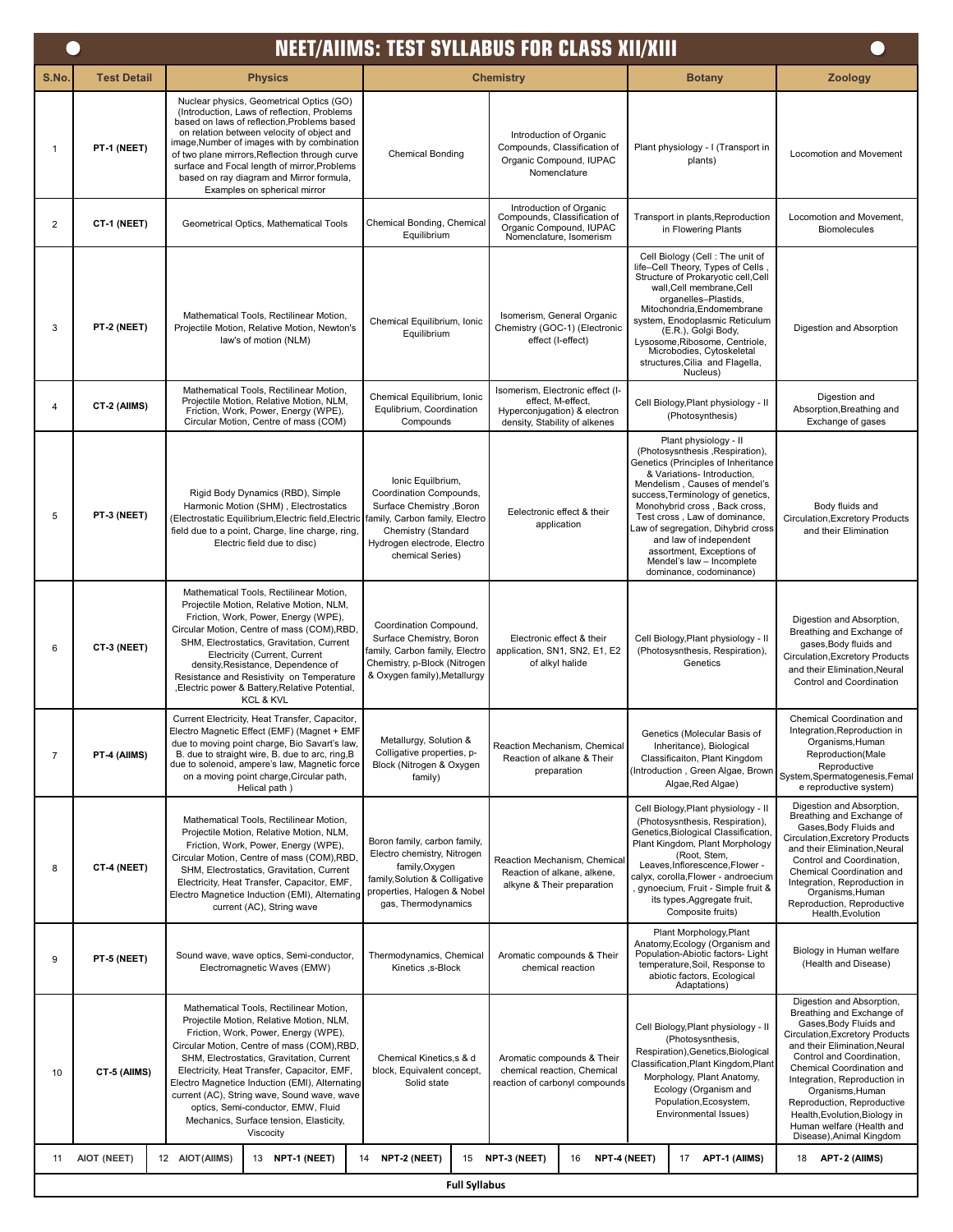|                | <b>NEET/AIIMS: TEST SYLLABUS FOR CLASS XI</b> |                                                                                                                                                                                                                                                                                                                                                                           |                                                                                                                           |                                                                                                                                                                                                                                                                                       |                                                                                                                                                                                                                                                                                                                                                                                                                         |                                                                                                                                                                                                                                                                                       |  |  |  |
|----------------|-----------------------------------------------|---------------------------------------------------------------------------------------------------------------------------------------------------------------------------------------------------------------------------------------------------------------------------------------------------------------------------------------------------------------------------|---------------------------------------------------------------------------------------------------------------------------|---------------------------------------------------------------------------------------------------------------------------------------------------------------------------------------------------------------------------------------------------------------------------------------|-------------------------------------------------------------------------------------------------------------------------------------------------------------------------------------------------------------------------------------------------------------------------------------------------------------------------------------------------------------------------------------------------------------------------|---------------------------------------------------------------------------------------------------------------------------------------------------------------------------------------------------------------------------------------------------------------------------------------|--|--|--|
| S.No.          | <b>Test Detail</b>                            | <b>Physics</b>                                                                                                                                                                                                                                                                                                                                                            |                                                                                                                           | <b>Chemistry</b>                                                                                                                                                                                                                                                                      | <b>Botany</b>                                                                                                                                                                                                                                                                                                                                                                                                           | <b>Zoology</b>                                                                                                                                                                                                                                                                        |  |  |  |
| 1              | <b>PT-1</b><br>(NEET)                         | Mathematical Tools, Unit &<br>Dimension, Vector                                                                                                                                                                                                                                                                                                                           | Mole Concept                                                                                                              | IUPAC nomenclature (except<br>functional groups), Introduction<br>of Organic compounds                                                                                                                                                                                                | Cell Biology (Cell : The Unit of life -<br>Introduction, Cell Theory, Types of<br>Cell, Structure of Prokaryotic cell, Cell<br>wall.Cell membrane.Functions of cell<br>membrane, Cell organelles -<br>Plastids, Mitochondria)                                                                                                                                                                                           | Digestion and Absorption                                                                                                                                                                                                                                                              |  |  |  |
| $\overline{2}$ | CT-1<br>(NEET)                                | Mathematical Tools, Unit &<br>Dimension, Rectilinear Motion                                                                                                                                                                                                                                                                                                               | Mole Concept &<br>Atomic Structure                                                                                        | Nomenclature of complete<br>Organic compounds, common<br>name & isomerism                                                                                                                                                                                                             | Cell Biology (Cell : The Unit of life -<br>Introduction, Cell Theory, Types of<br>Cell, Structure of Prokaryotic cell, Cell<br>wall, Cell membrane, Functions of cell<br>membrane, Cell organelles -<br>Plastids, Mitochondria, Endomembraneou<br>s system-(Endoplasmic reticulum), Golgi<br>body, Lysosome, Ribosome,<br>Centriole, Microbodies, Cytoskeleton<br>structure (Cilia &<br>Flagella), Nucleus, Chromosome) | Digestion and<br>Absorption, Animal Kingdom -<br>General Account & Non<br>chordates(General<br>Account, Basis of<br>classification, Porifera, Cnidaria,<br>Ctenophora, Platyhelminthes)                                                                                               |  |  |  |
| 3              | <b>PT-2</b><br>(AllMS)                        | Projectile Motion, Relative Motion &<br>Newton's law's of motion (NLM)<br>(NLM 1st, 2nd, 3rd Law (Action<br>Reaction), Free Body Diagrams,<br>Normal reaction, Tension, Pulley<br>arrangements, Problem of equilibrium<br>& with acceleration, Constrained<br>motion (string and wedge), Weighing<br>machine, spring)                                                     | Gaseous State &<br><b>Atomic Structure</b>                                                                                | Periodic table and properties                                                                                                                                                                                                                                                         | Cell Biology, Plant Diversity (Biological<br>Classification) (Biological Classification-<br>Introduction , Kingdom Monera)                                                                                                                                                                                                                                                                                              | Animal Kingdom - General<br>Account & Non<br>chordates(General<br>Account, Basis of<br>classification, Porifera, Cnidaria,<br>Ctenophora, Platyhelminthes,<br>Aschelminthes, Annelida,<br>Arthropoda, Mollusca,<br>Echinodermata, Hemichordata)                                       |  |  |  |
| 4              | CT-2<br>(NEET)                                | Mathematical Tools, Unit &<br>Dimension, Rectilinear Motion.<br>Projectile Motion, Relative Motion,<br><b>NLM &amp; Friction</b>                                                                                                                                                                                                                                          | Mole Concept,<br>Gaseous State,<br>Atomic Structure &<br>Thermodynamics                                                   | IUPAC Nomenclature, Structural<br>Isomerism, Basic Inorganic<br>nomenclature, Periodic table<br>and properties, VBT, Chemical<br>bonding, formation of lewis dot<br>structure                                                                                                         | Plant Diversity (Biological Classification,<br>Plant Kingdom                                                                                                                                                                                                                                                                                                                                                            | Digestion and<br>Absorption, Animal Kingdom                                                                                                                                                                                                                                           |  |  |  |
| 5              | PT-3<br>(NEET)                                | Work, Power, Energy (WPE),<br>Circular Motion & Centre of Mass<br>(COM) (Calculation of COM of<br>system of N particles, COM of<br>continuous distributed mass, Ring.<br>disc, sphere, Cavity concept<br>(Negative Mass concept), Motion of<br>COM, Linear momentum<br>conservation)                                                                                      | Thermodynamics                                                                                                            | Chemical Bonding (VSEPRT,<br>Hybridasation)                                                                                                                                                                                                                                           | Plant Kingdom, Plant Morphology<br>(Root, Stem, Leaves)                                                                                                                                                                                                                                                                                                                                                                 | Biomolecules, Body Fluids and<br>Circulation(Introduction,Blood,B<br>lood Groups, Blood<br>Clotting, Lymph)                                                                                                                                                                           |  |  |  |
| 6              | $CT-3$<br>(AllMS)                             | Mathematical Tools, Unit &<br>Dimension, Rectilinear Motion,<br>Projectile Motion, Relative Motion,<br>NLM, Friction, WPE, Circular motion<br>COM & Rigid Body Dynamics (RBD)<br>(Definition and types of motion,<br>Moment of Inertia, Theorems, Radius<br>of gyration, Torque, point of<br>application of force. Rotation about<br>fixed axis, Derivation of $t = Ia$ ) | Mole Concept,<br>Gaseous State,<br>Atomic Structure,<br>Thermodynamics &<br>Chemical<br>Equilibrium                       | Nomenclature of Organic<br>compounds, VBT, MOT and<br>hydogen bonding, Structural<br>Isomerism                                                                                                                                                                                        | Plant Kingdom, Plant Morphology<br>(Root, Stem, Leaves,<br>Inflorescence, Flower - Calyx,<br>Corolla, Androecium, Gynoecium, Fruit)                                                                                                                                                                                                                                                                                     | Digestion and<br>Absorption, Animal<br>Kingdom, Biomolecules, Body<br><b>Fluids and Circulation</b>                                                                                                                                                                                   |  |  |  |
| 7              | <b>PT-4</b><br>(NEET)                         | RBD & Simple Harmonic Motion<br>(SHM)                                                                                                                                                                                                                                                                                                                                     | Thermodynamics &<br>Chemical<br>Equilibrium                                                                               | Electronic Effects (Inductive<br>Effect, Resonance Effect)                                                                                                                                                                                                                            | Plant Morphology (families), Plant<br>Anatomy (-Plant Tissues - Meristematic<br>Tissue, Complex tissue - Phloem and<br>xylem)                                                                                                                                                                                                                                                                                           | Excretory Products & their<br>Elimination, locomotion and<br>movement (Types of Muscles,<br>Structure of skeletal muscle.<br>Muscle Proteins, Muscle<br>contraction-Mechanism,<br>Properties of Muscle<br>Contraction)                                                                |  |  |  |
| 8              | CT-4<br>(NEET)                                | Mathematical Tools, Unit &<br>Dimension, Rectilinear Motion,<br>Projectile Motion, Relative Motion,<br>NLM, Friction, WPE, Circular motion,<br>COM, RBD, SHM, String wave                                                                                                                                                                                                 | Mole Concept,<br>Gaseous State,<br>Atomic Structure,<br>Thermodynamics,<br>Chemical<br>Equilibrium & Ionic<br>Equilibrium | Nomenclature of Organic<br>compounds, VBT, MOT, and<br>hydogen bonding, Structural<br>Isomerism, Inductive Effect,<br>Resonance Effect, hyper<br>conjugation, aromaticity,<br>application of electronic effect<br>(upto stability of carbocation &<br>carbanion)                      | Plant Morphology, Plant Anatomy                                                                                                                                                                                                                                                                                                                                                                                         | Digestion and<br>Absorption, Animal Kingdom,<br>Biomolecules, Body Fluids and<br><b>Circulation, Excretory Products</b><br>& their Elimination, locomotion<br>and movement                                                                                                            |  |  |  |
| 9              | <b>PT-5</b><br>(AllMS)                        | Sound wave, Error, KTG & Thermo<br>Assumptions, derivation of pressure,<br>Maxwell eqn, various speed, Mean<br>Free Path, Degrees of Freedom &<br>Internal Energy, Cal. of w, Du, Q for<br>various process, Graphs, Cyclic<br>process, efficiency)                                                                                                                        | Ionic Equilibrium,<br>Redox Rection,<br>Hydrogen & s-Block                                                                | Acidic Strength & Basic<br>Strength, Tautomerism                                                                                                                                                                                                                                      | Plant Physiology-II (Photosynthesis,<br>Respiration)                                                                                                                                                                                                                                                                                                                                                                    | Neural Control and<br>Coordination, Chemical<br>Coordination & Integration                                                                                                                                                                                                            |  |  |  |
| 10             | CT-5<br>(NEET)                                | Mathematical Tools, Unit &<br>Dimension, Rectilinear Motion,<br>Projectile Motion, Relative Motion,<br>NLM, Friction, WPE, Circular motion,<br>COM, RBD, SHM, String wave,<br>Sound wave, Error, KTG & Thermo,<br>Calorimetry & Thermal expansion,<br>FM                                                                                                                  | <b>Full Syllabus</b>                                                                                                      | Nomenclature of Organic<br>compounds, VBT, MOT and<br>hydogen bonding, Structural<br>Isomerism, Inductive Effect,<br>Resonance Effect, hyper<br>conjugation, aromaticity,<br>application of electronic effect<br>(upto acidic nature), Basic<br>Strength, Tautomerism,<br>Hydrocarbon | Cell Biology, Plant Physiology-II<br>(Photosynthesis, Respiration),<br>Physiology-I (Transport in Plants -<br>Different types of transport, DPD, Water<br>potential, Imbibition,<br>Plasmolysis, Mechanism of Absorption of<br>water by plants)                                                                                                                                                                         | Digestion and<br>Absorption, Animal Kingdom,<br>Biomolecules, Body Fluids and<br>Circulation, Excretory Products<br>& their Elimination, locomotion<br>and movement, Neural Control<br>and Coordination, Chemical<br>Coordination & Integration,<br>Breathing and Exchange of<br>Gase |  |  |  |
| 11             | MT-1(NEET)                                    | <b>Full Syllabus</b>                                                                                                                                                                                                                                                                                                                                                      | <b>Full Syllabus</b>                                                                                                      | <b>Full Syllabus</b>                                                                                                                                                                                                                                                                  | <b>Full Syllabus</b>                                                                                                                                                                                                                                                                                                                                                                                                    | <b>Full Syllabus</b>                                                                                                                                                                                                                                                                  |  |  |  |
| 12             | MT-2 (AIIMS)                                  | <b>Full Syllabus</b>                                                                                                                                                                                                                                                                                                                                                      | Full Syllabus                                                                                                             | Full Syllabus                                                                                                                                                                                                                                                                         | <b>Full Syllabus</b>                                                                                                                                                                                                                                                                                                                                                                                                    | <b>Full Syllabus</b>                                                                                                                                                                                                                                                                  |  |  |  |